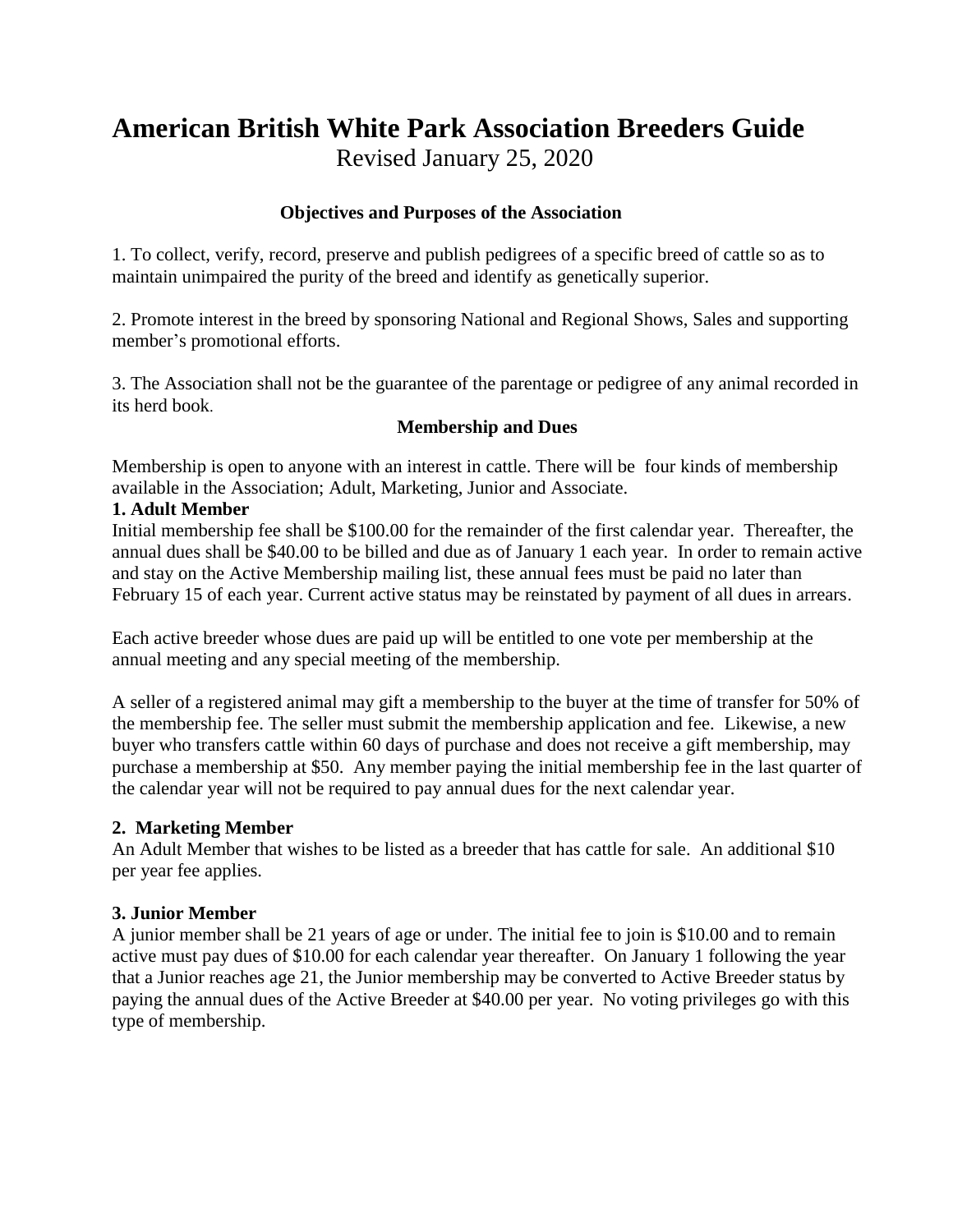#### **4. Associate Membership**

Available to any person or entity with an interest in helping to further the existence of this breed of cattle. Initial fee to join is \$100.00 and thereafter the calendar year annual dues shall be \$40.00. No voting privileges or registration rights go with this type of membership.

 A member may register and /or transfer cattle in only the title of ownership that appears on his/her Membership. An additional membership will be needed for each person who wishes to register or transfer cattle in their individual name. This will include other family members, other partners in a partnership, or stockholders in a Corporation, etc.

The Board of Directors shall have the right to accept or reject all applications for membership. The Board of Directors shall also have the power to suspend or expel any member who acts in a way detrimental to the association or fails to comply with the rules and regulations of the Association. No membership fees shall be refunded as a result of such action.

A membership may be transferred to another maintaining the same breeder number and date providing the application is made in writing. Such action shall be subject to approval by the Board of Directors. The Board of Directors shall have the authority to delegate to a Chief Executive Officer the responsibility for approval of all new members and transfer requests.

#### **Board of Directors**

The affairs and management of the Association including control and distribution of property and funds, are vested in the Board of Directors. They shall have the power to adopt By-Laws and amend and alter the same. The Board of Directors shall set the fees for registry and transfer of animals. These fees are set out elsewhere in this book. The Board of Directors shall have the power to change these fees from time to time as they deem necessary.

Directors shall be elected by the membership of the Association at the Annual Membership Meeting. The term shall be for a period of (3) three years. Directors' terms in office shall not exceed (2) two consecutive terms in office.

Directors shall be elected by written ballot by the eligible voting members attending the Annual Meeting of the association or by mail-in ballot. Proxy voting is not allowed. Only official ABWPA mail-in ballots will be accepted and must postmarked at least ten (10) days before the annual membership meeting where votes will be counted.

The number of Directors may be increased or decreased from time to time to any number by the Board of Directors at any annual or special called meeting of the Board of Directors.

A person may serve as director only if he/she is a fully paid-up Adult or Marketing member of the Association and is an owner of British White Park cattle.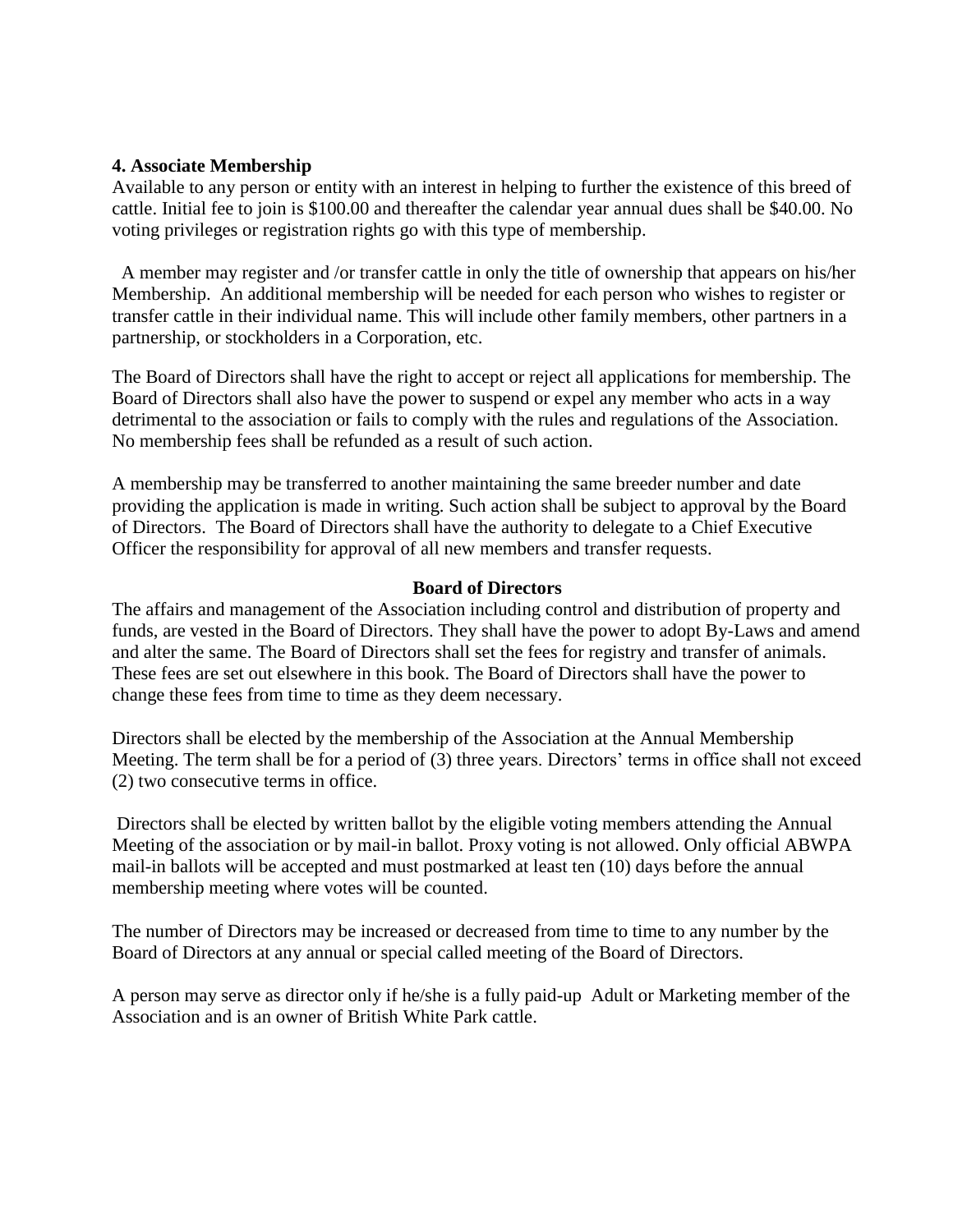#### **Officers**

The Officers of the Association shall be a President, Vice-President, Secretary, Treasurer and other such officers as may be appointed by the Board. Officers of the association shall be chosen annually by the Board of Directors at its Annual Meeting.

# **Registration Requirements**

Up-to-date, thorough, and accurate breeder records are the key to accuracy in maintaining cattle registrations. Properly identifying and registering the cattle when they are young prevents many common errors and will save a considerable amount of money.

Applications for registration of animals must be typed or printed on forms prescribed and furnished by the Association. These forms will be obtainable in reasonable numbers free of charge from the office at all times.

The cattle may be registered in two categories: **Purebred and Percentage**.

**1. Purebred:** To be designated as a purebred the animal must be at least a (7/8) seven-eighths blood for females and (15/16) fifteen-sixteenths for males. The actual % will be shown on the certificate  $(1/2=50\%, \frac{3}{4}=75\%, \frac{7}{8}=87.5\%, \frac{15}{16}=93.75\%)$ . Only males of fifteen-sixteenth's purity may be registered.

**2. Percentage:** A percentage animal must be at least a (1/2) half-blood or more.

**Half-Blood -** A Registered Purebred male bred or female bred to a commercial or other nonregistered animal will produce a half-blood.

**Three-Quarter -** A Registered Half-blood female bred to a Registered Purebred bull will produce 3/4 progeny.

**Seven-Eighths –** A Registered Three-Quarter female bred to a Registered Purebred bull will produce a 7/8 female. This female progeny will be registered as a Purebred.

**Horned/Polled/Scurred -** After January 1, 2014 horned animals will not be registered, . Scurs must not be removed. If scurs are removed, the animal will be considered as having been horned.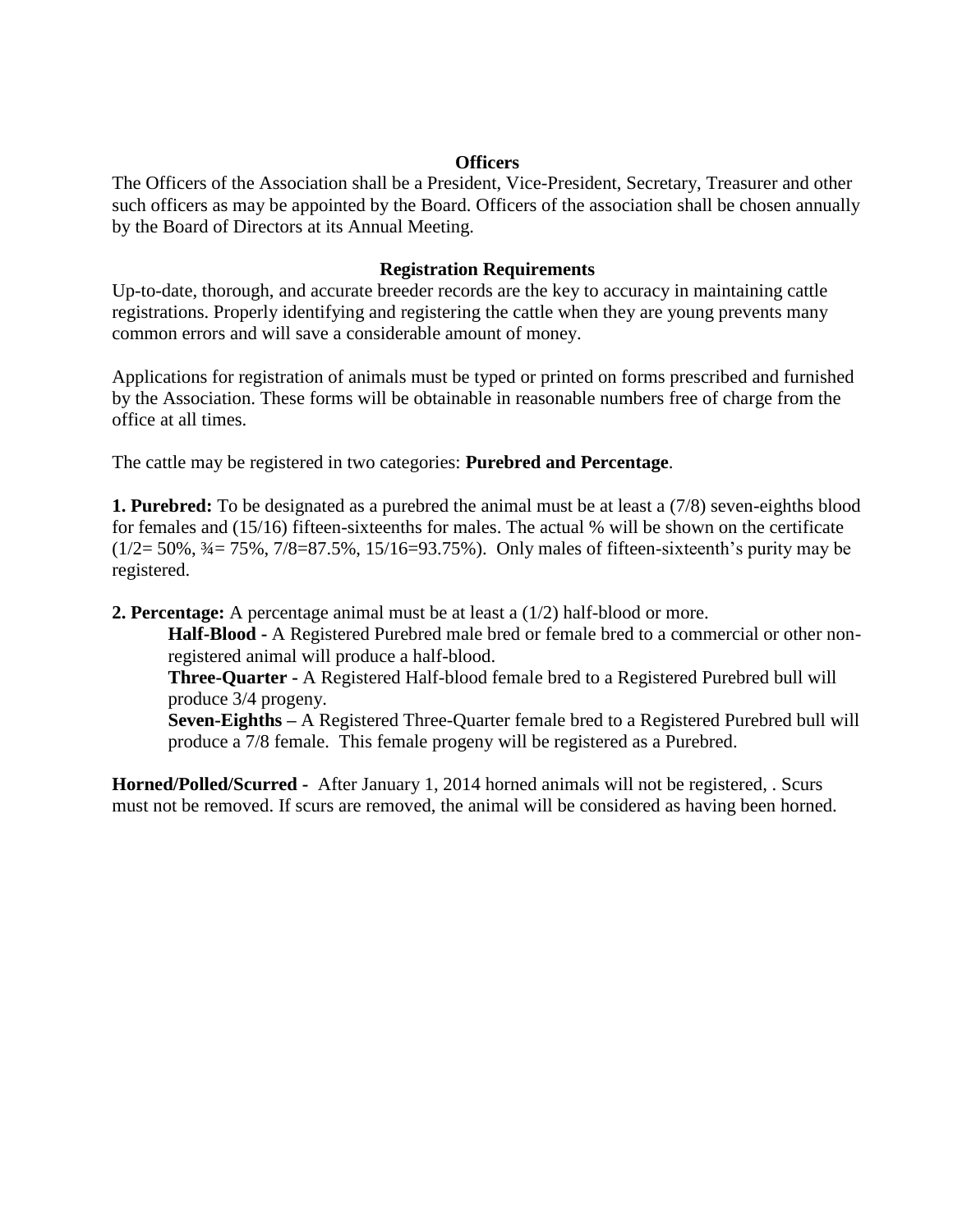**Registration Certificates -** Registration certificates shall be issued for all cattle recorded with the Association. These certificates will show the status of the animal being registered Purebred or Percentage.

In cases involving disputes over the pedigree of cattle either listed in the herd book or where application is pending, the decision of the Board of Directors will be final. However, the owner of any animal that is rejected for registry will have the right to appeal. The appeal must be in written form and directed to the President of the Association. The board must act upon said appeal within thirty (30) days of having received said appeal.

When transferring ownership, the animal must carry the identification tattoo or RFID button and must be registered by the current owner, this includes the registerable calf at side of cow. It shall be incumbent upon the seller (previous owner) to return the registration certificate to the secretary for the transfer to the new owner. The identification of the new owner will be made in the association herd book and a new certificate issued, with proper ownership noted, to the purchaser.

When transferring ownership of a bred female, the new owner of the dam will register the calf using their herd prefix.

**Identification -** All animals must have a Permanent, Positive identification in the form of a Tattoo or RFID button in at least one ear. It is recommended that the tattoo or RFID button be placed in the left ear because the right ear is always used by the veterinary for the official calfhood brucellosis vaccination. The location or locations of the tattoo or RFID must be stated on the application for registration. If using a tattoo the tattoo code should include at least your herd number preceded by the International year code. You may also use an owner or herd prefix if you desire. The tattoo could read **JB25**. This would tell us that the calf was bred by B (herd or owner prefix), it was number 25, and was born in 2021. If the RFID button is used and it is lost and replaced the original Registration Certificate must be returned to the office with the new RFID button number written on it along with a \$5.00 fee and an updated certificate will be mailed. **Be Aware**, shows may still require tattoos in the ear and on the registration certificate.

| $2003-N$      | <b>INTERNATIONAL TATTOO CODES</b> |            |            |            |
|---------------|-----------------------------------|------------|------------|------------|
|               | 2009-W                            | 2015-C     | $2021 - J$ | $2027 - R$ |
| 2004-P        | 2010-X                            | 2016-D     | $2022 - K$ | 2028-S     |
| $2005 - R$    | 2011-Y                            | 2017-E     | $2023 - L$ | 2029-T     |
| <b>2006-S</b> | $2012-Z$                          | 2018-F     | $2024-M$   | $2030 - U$ |
| 2007-T        | 2013-A                            | $2019 - G$ | $2025-N$   | 2031-W     |
| 2008-U        | $2014-B$                          | $2020-H$   | 2026-P     | $2032 - X$ |

*Please note that not all letters of the alphabet are used due to the similarity between some numbers and some letters.*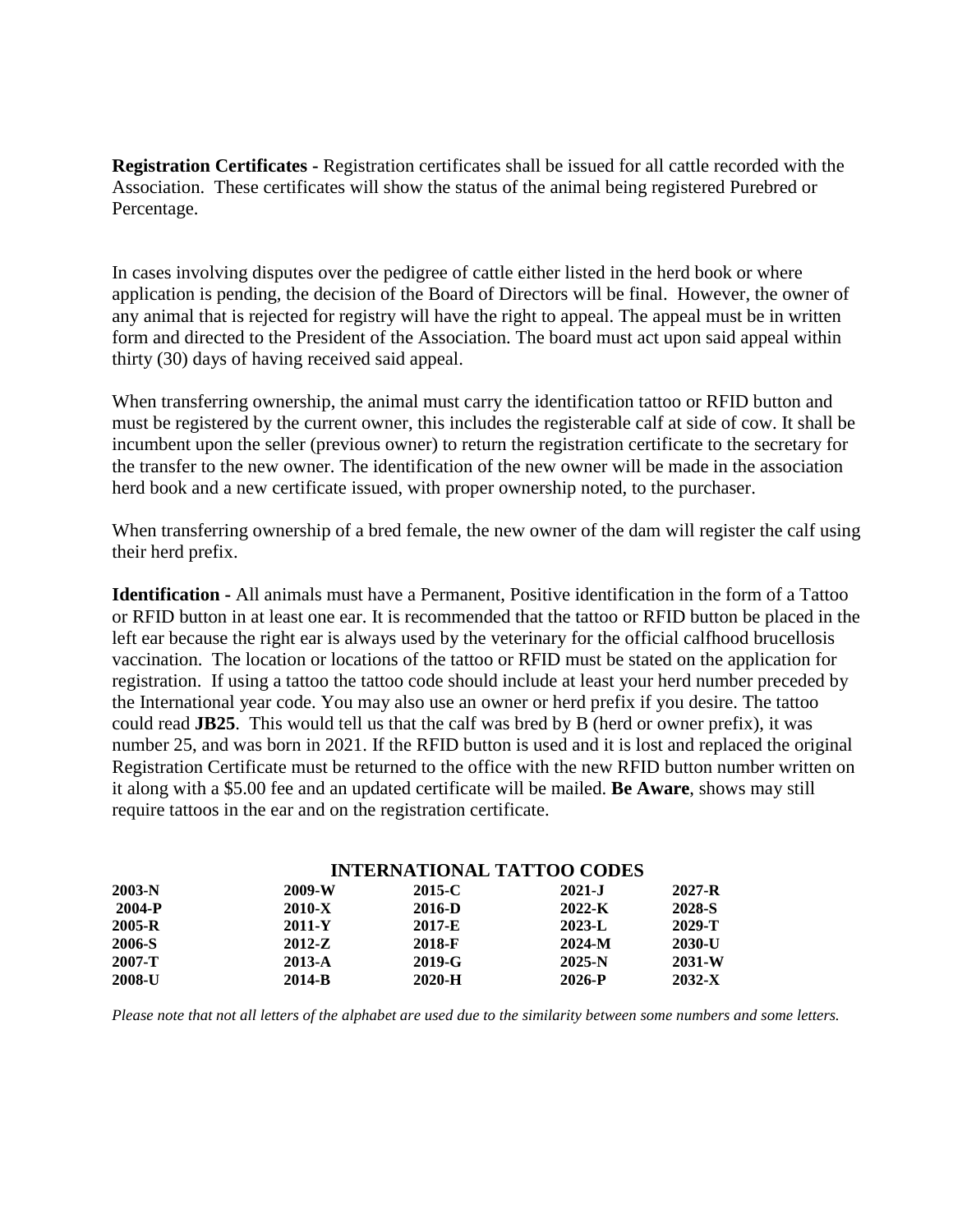#### **DNA Testing**

DNA is required on all A.I. sires (except for within herd use only), and both sire and dam of progeny and the progeny from embryo transplant. The DNA reports must be on file in the Association office. DNA kits and forms may be purchased from the office. These forms must be filled out by the office as to the identity of the animal/animals to be typed.

Random DNA testing of any or all of any member's cattle may be made at the discretion of the Association for purposes of determining the parentage of the animal/animals. Typing will be done at the convenience of the member and the overall cost will be absorbed by the Association. Continual lack of cooperation by the breeder in DNA testing will result in removal of the member from the Association.

#### **Performance Information**

Birth weight, adjusted 205 and 365 day weights and hip heights are recommended. However they are not required by the Association at this time. These weights must be taken between the following time periods.

1) Birth—-immediately following birth of the animal

2) Adj. 205 day wt—160 to 250 days of age.

3) Adj. 365 day wt.—300 to 450 days of age.

The above are the basic standards of the industry.

#### **Birth Weights**

*No Scale needed option. Use a regular tape measure. Measure the newborn calf snugly around heart girth.* Heart Girth Calf Weight Heart Girth Calf Weight 25" 55.5lbs 32" 87lbs 26" 60lbs 33" 92.5lbs 27" 64.5lbs 34" 96lbs 28" 69lbs 35" 101lbs 29" 73.5lbs 36" 105.5lbs 30" 78lbs 37" 110lbs 31" 83.5lbs 38" Get a new bull

*Formulas for 205 and 365 day weights may be obtained from the office.*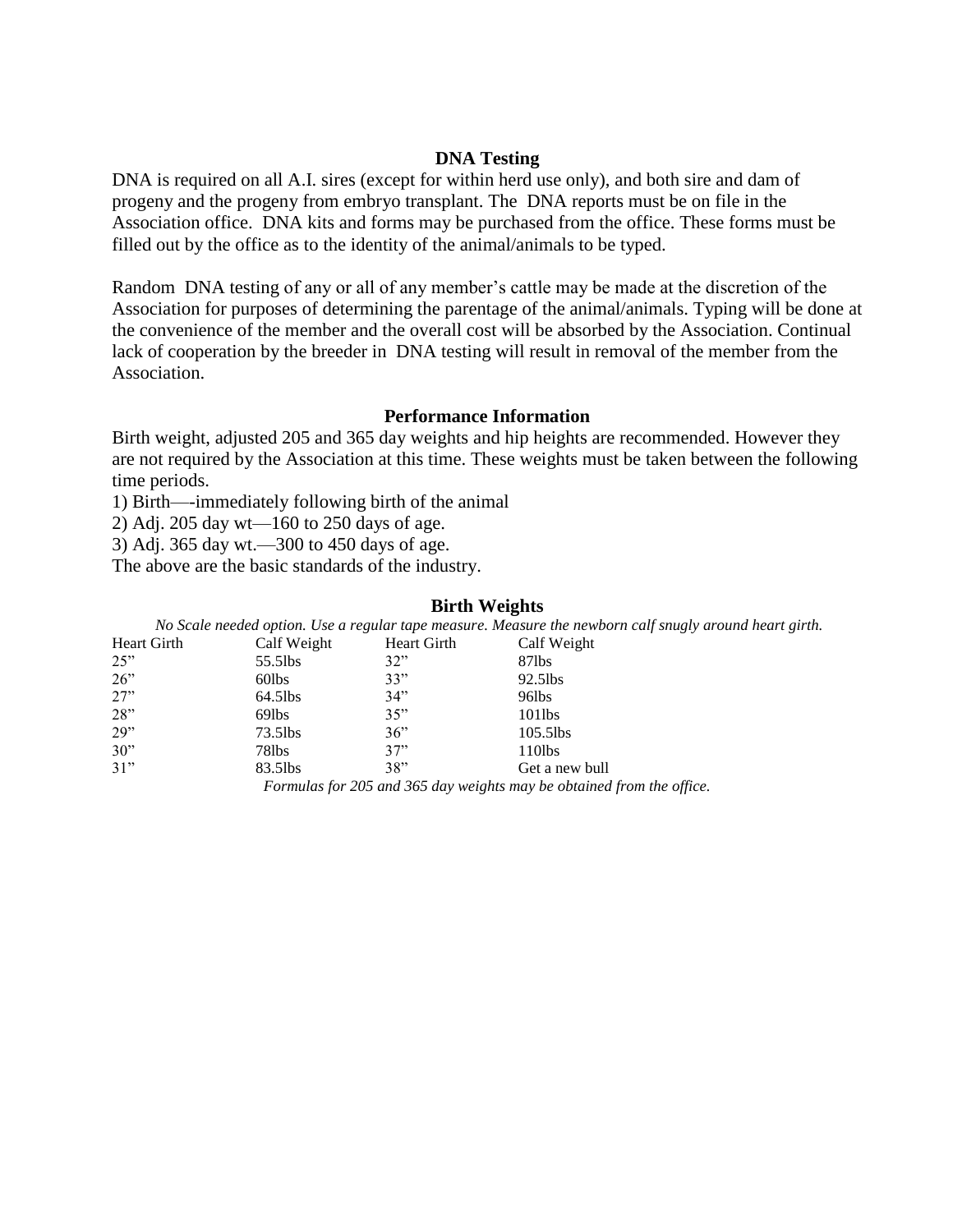# **Color Requirements**

In an effort to preserve as many genetics as possible, progeny may be registered in three color categories: S-Standard Marked, O-Over Marked, and U-Under Marked.

The ideal and/or recommended color is white body with black or red points, i.e.-black ears, eyes, nose (including upper *&* lower jaw), feet, legs, teats, and anal area. This would be considered a Standard Marked animal. Although not preferred, a small amount of speckling on the shoulders will be allowed.

An Over Marked animal would be one with more black or red than a standard marked animal. Within this classification, animals may be noted as Overmarked, Lightly Spotted or Heavily Spotted (see photo's). *Females:* Solid color females may be registered only as three-quarter. Females registered as purebred must be identifiable as British White Park. Identifiable is defined as having black/red ears and nose with a sufficient amount of white on the head. Therefore, a solid colored head is NOT identifiable as British White Park. This rule was revised in 2020 and cattle previously registered under the old rule will not be changed. *Bulls*: Shall be predominately white and identifiable as British White Park. A picture of the bull must accompany the application for registration form.

An Under Marked animal would be one that is almost totally White. It may have black or red hair on the insides of the ears. The backsides of the ears would be white and the hair around the nose would also be white.

The member/breeder is required to state the color category on the registration application for registration of the animal. When in doubt, a picture may accompany the registration application. This may be spot checked by the Association at their discretion.

# **Standards of Quality**

Ribs well sprung, long loin, females feminine in appearance, moderately boned in relation to weight, wide through the hooks and pin bones. Udder well developed, not pendulous, teats well placed, of moderate size and pointing to the ground.

# **Multiple Births**

When applying for registration of twins or multiple births or of one member thereof, the word "twin" or "multiple birth" must be shown (written) following the name of the animal on the application for registration, and the sex of the other twin given. Unless this is done, no application for registration of the other twin or multiple can be accepted. In births of twins or multiple births, a separate application must be submitted for each animal.

In cases of twins or multiple births of opposite sex, the females will be "tentatively" registered until proven a breeder, at which time the penalty fee for late registration shall be waived.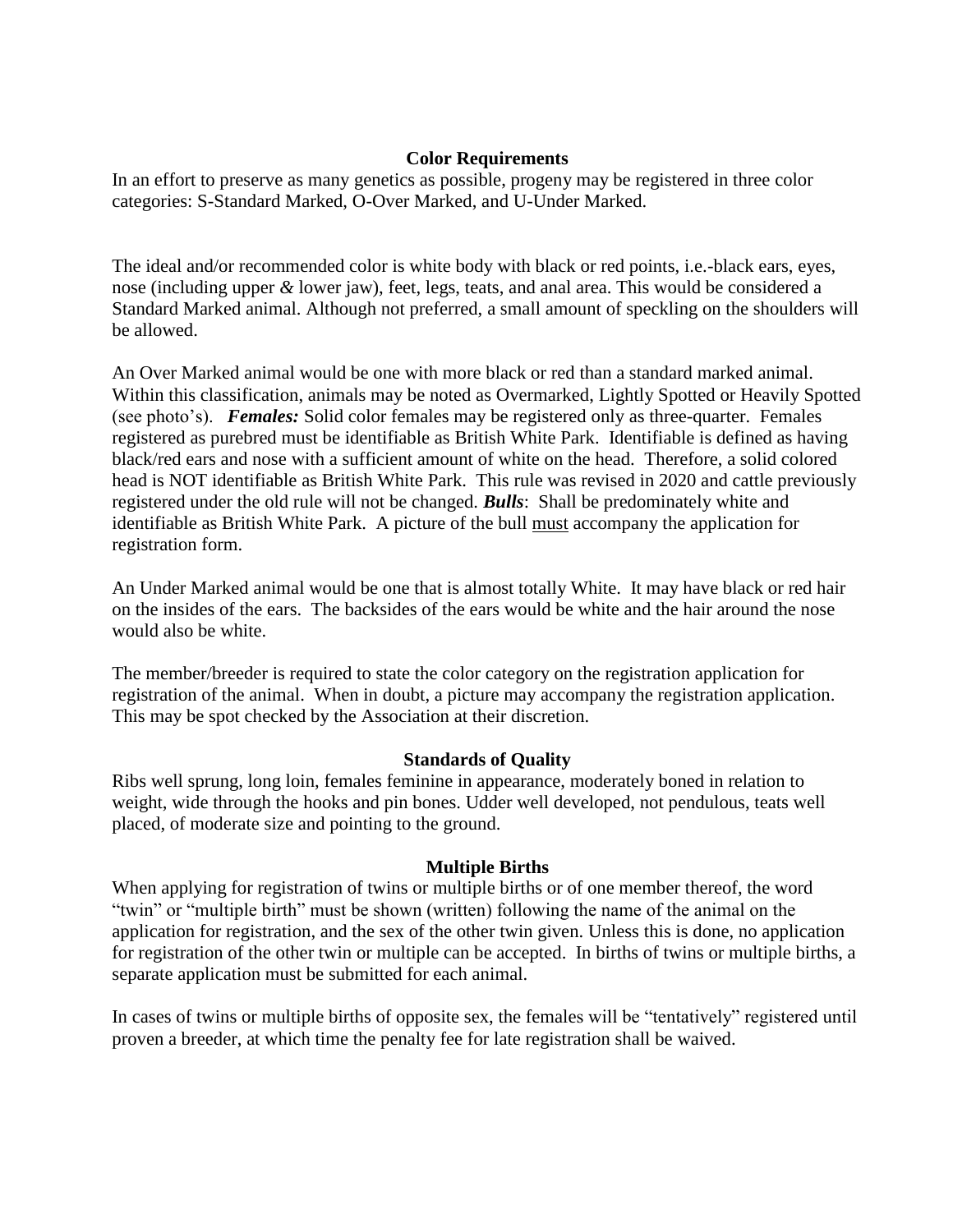## **Progeny from Embryo Transplant**

Application for registration of such cattle will be accepted with a DNA certificate of both sire and dam, if such information is not on file with the Association. The animal resulting from the Embryo Transplant must also be DNA tested and a DNA certificate on file with the Association.

For imported embryos a copy of the DNA test record from the exporting country for the sire and dam will be accepted. A copy of the pedigree of both the sire and dam is required for registration of the imported embryo.

## **Progeny from Leased Bulls**

If an owner leases a bull to another breeder, he shall inform the Association of the inclusive dates of the lease agreement. The lessee will be allowed the right to sign registration applications for progeny conceived by the bull during the lease period.

## **Multiple Ownership of Bulls**

The Multiple Owners must file in writing with the Association one or more designated representatives to sign for all matters in relation to their bull such as leases, A.I., etc.

## **Semen Collection**

The bull being collected must be typed by DNA before collection. The office will supply the DNA test forms. An Application for Semen Certificate must be completed and sent to the office at the time of semen collection.

# **Progeny from Artificial Insemination**

Progeny from A.I. are afforded the same registration rights as all other progeny providing DNA type certificate for the A.I. Sire is on file in the Association Office. This does not apply to in herd use only by the owner of the sire. The Association may at its discretion request DNA testing on any progeny to prove parentage.

On imported semen a copy of the DNA Testing record from the exporting country will be accepted. A copy of the pedigree is also required.

# **Correction of Certificates**

All registration certificates should be checked by the member for accuracy. Corrections or changes necessary as a result of office errors will be made free of charge. Corrections or changes necessary as a result of applicant errors will be made at the expense of applicant. Any writing on a certificate which alters record information will invalidate the certificate and necessitate the issuance of a duplicate certificate at the regular cost to the holder. No alterations or changes of any kind can be allowed unless it is made by the Association office. An animals name may be changed by request of the original breeder and only if there have been no progeny registered out of the animal.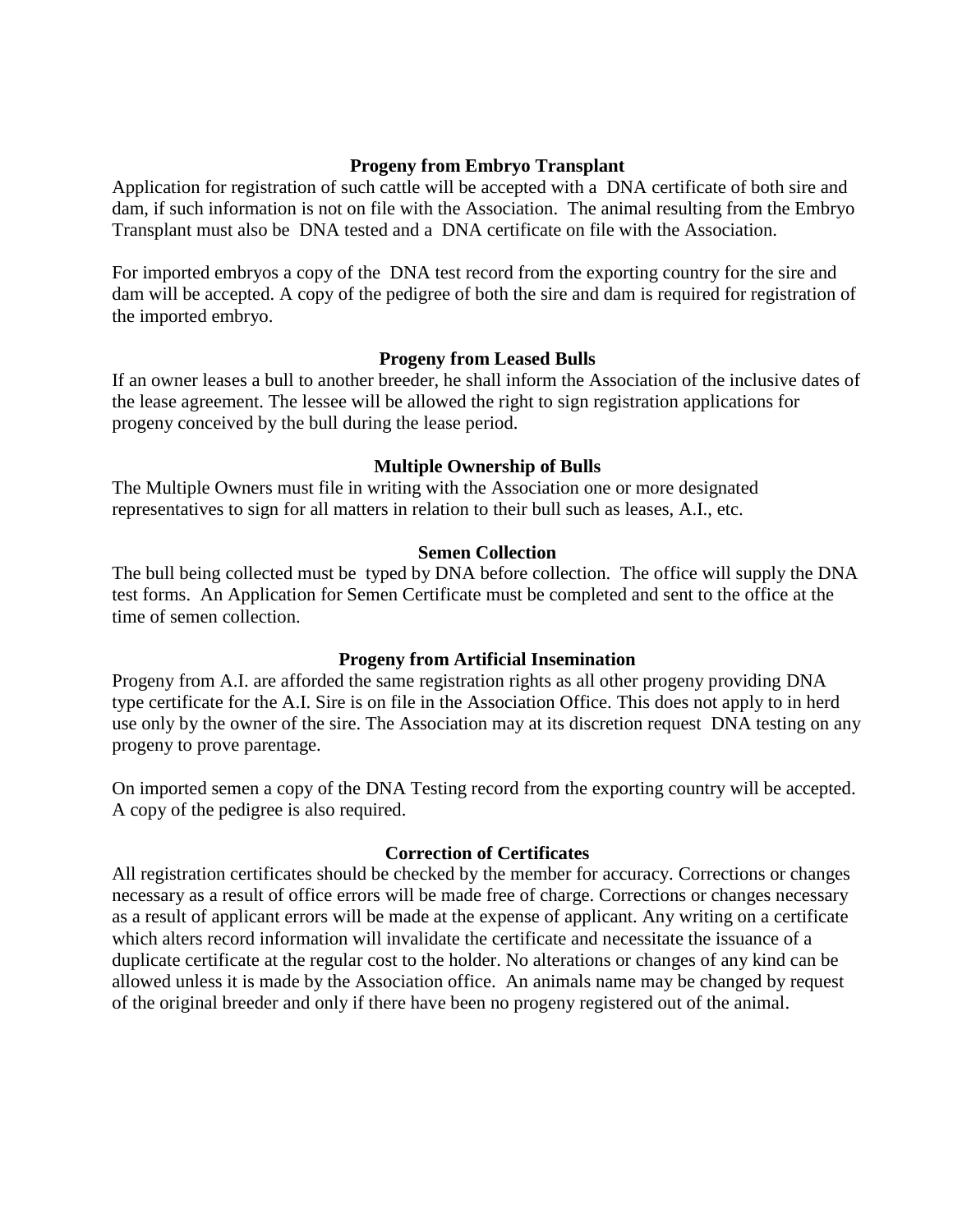# **Duplicate Certificate**

A duplicate certificate of registration can be obtained by submitting a signed letter from the owner that such certificate has been lost or destroyed and that if, and when found it will be returned to and become the property of the Association. There will be a charge of \$10.00 for each duplicate certificate.

## **Verification of Records**

The association reserves the right to inspect and/or spot check any requirement for registration. Failure to permit such inspection or falsification of information observed upon inspection or otherwise may result in cancellation of the registration certificate in question and/or the revoking of the membership.

## **Misrepresentation**

Willful misrepresentation of and/or fraudulently reporting information on animals may result in nullification of registration certificates together with registration certificates which may have been issued on progeny or descendants of animals so registered. Proven misrepresentation may result in the revocation of the offending party's membership.

# **Deceased Registered Animals**

Upon the death or sale without papers of a registered animal it is the responsibility of the owner to immediately report such death or sale and return the registration certificate to the Association office for cancellation.

# **Registration Reminder**

Registry applications must be filed in the same name as the owner shown on the Dam's Registration Certificate. You may not register progeny in your name if the Dam is registered in someone else's name unless it is a purchased embryo and then the appropriate embryo purchase papers must accompany the application for registration.